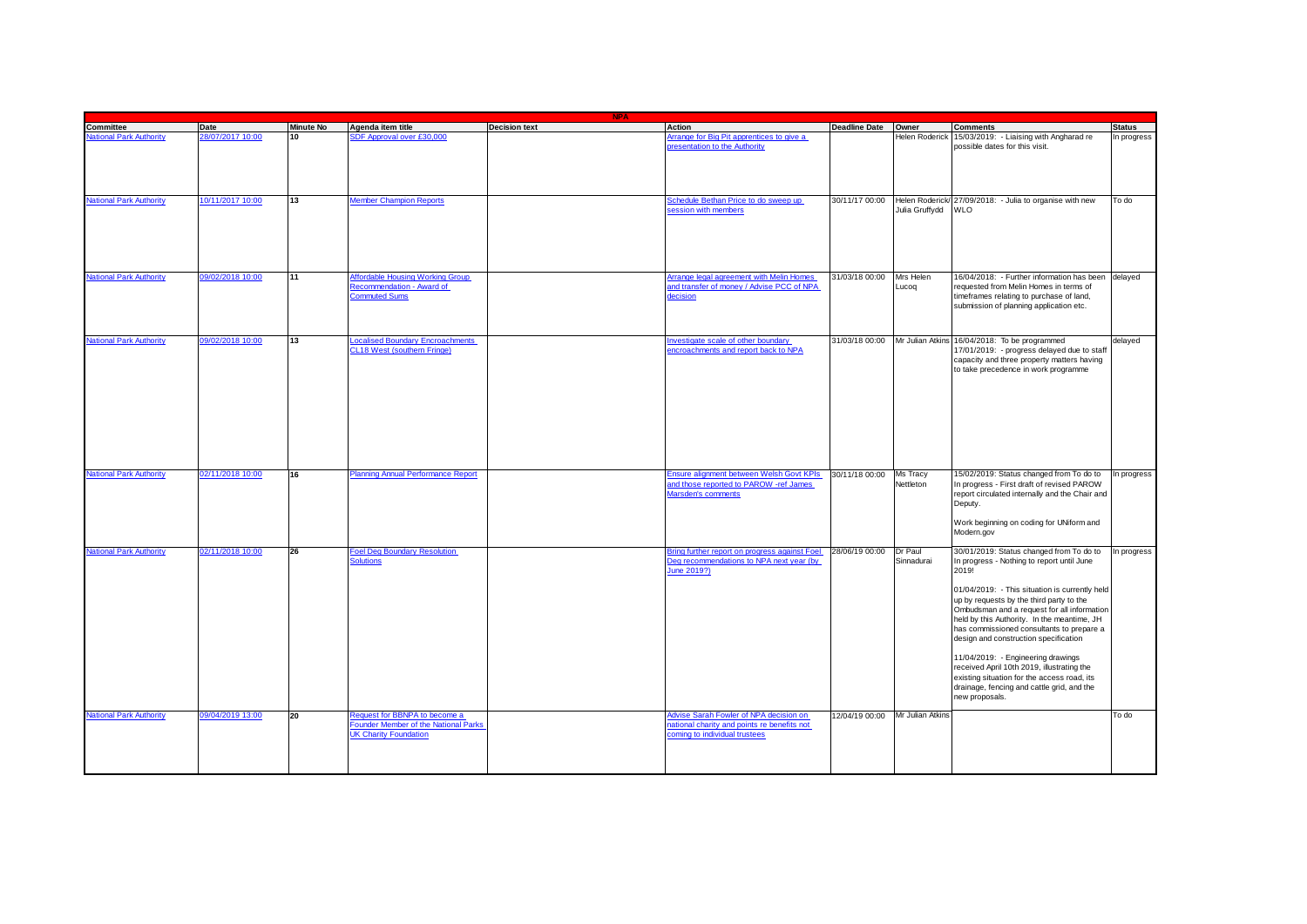|  |  | Sort out NPUK Charity trustees - talk to Ed 30/04/19 00:00 Mr Julian Atkins |  | To do |
|--|--|-----------------------------------------------------------------------------|--|-------|
|  |  |                                                                             |  |       |
|  |  |                                                                             |  |       |